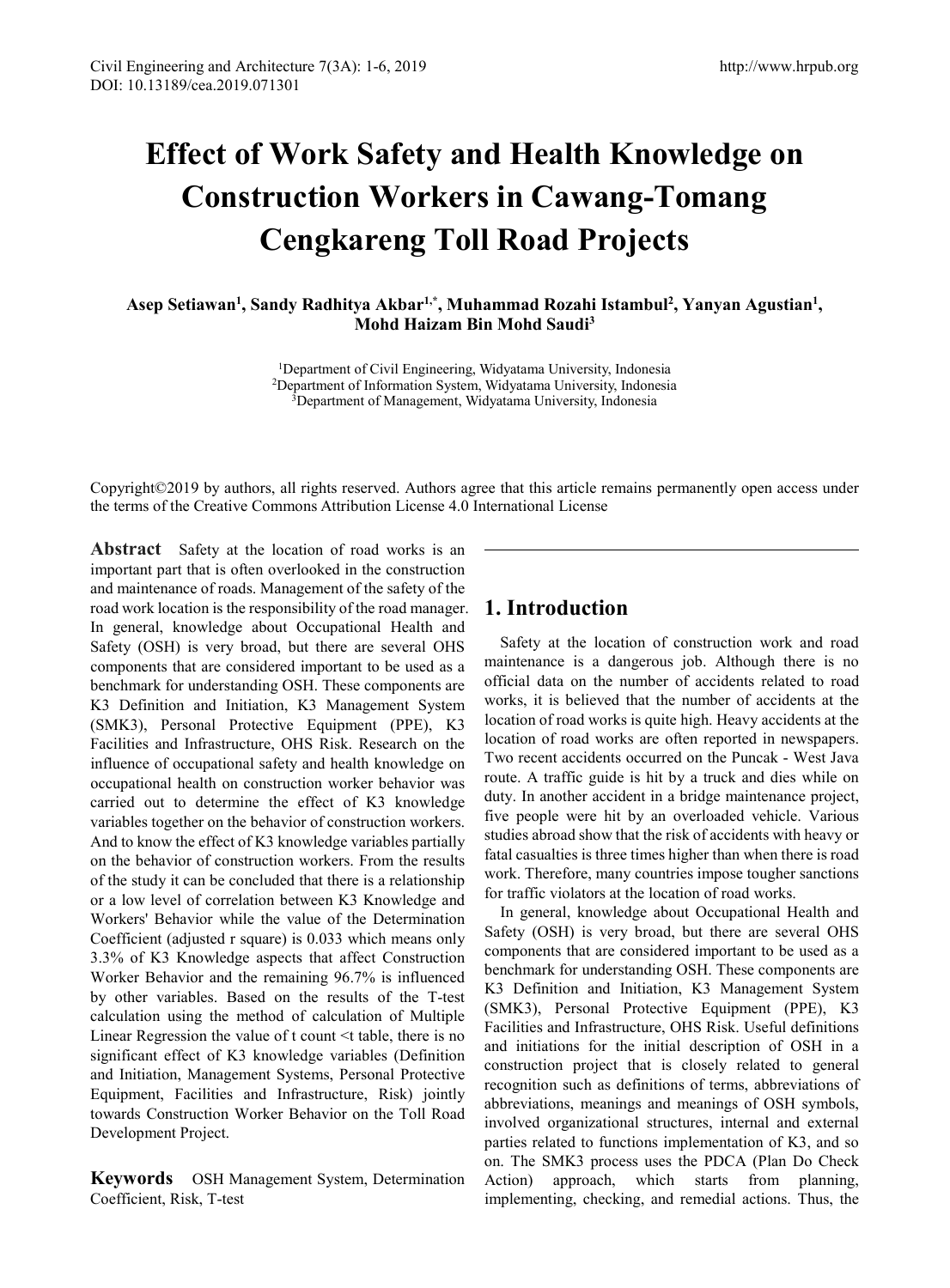SMK3 will run continuously as long as the organization's activities are still ongoing. Protection of workers' safety and security in a construction activity should be carried out seriously through various means to reduce the source of danger by using personal protective devices. But in the realization of the use of Personal Protective Equipment (PPE) is still very difficult, considering the workers will assume that this tool will interfere with work. Likewise with adequate OHS facilities and infrastructure, such as the availability or absence of MCK facilities, organic or inorganic bins, waste management, which can indirectly also influence the behavior of workers while working. Another important component is OHS risk, which describes the magnitude of potential hazards in construction work to cause incident or injury to workers which is determined by the likelihood and severity of the construction, so it must be managed and avoided through good OHS management. In this writing, the author takes the object of research on the Periodic Maintenance Project on the Cawang-Tomang Cengkareng Toll Road in 2017.

## **2. Literature Review**

There are 8 principles of OSH that form the basis of K3 development [1], namely:

- 1. K3 is moral or ethical responsibility (Safety is an ethical responsibility).
- 2. K3 is a culture, not just a program (Safety is a culture, not a program).
- 3. K3 is the responsibility of management (Management is responsible).
- 4. Workers must be educated to work safely (Employees must be trained to work safety).
- 5. K3 is a reflection of labor conditions (Safety is condition of employment).
- 6. All preventable accidents (All injuries are preventable).
- 7. The K3 program is specific (Safety programs must be site specific).
- 8. K3 is good for business (Safety is good business).

Occupational Safety and Health (K3) must be managed as with other aspects of the company such as operations, production, logistics, human resources, finance and marketing. The OSH aspect will not work as it is without management intervention in the form of a planned effort to manage it. Therefore, K3 experts since the beginning of the 1980s sought to convince all parties, especially the management of the organization to put the K3 aspect on par with other elements in the organization. This is what encourages the birth of various concepts regarding K3 Management (safety management). All K3 management systems aim to manage the risk of occupational safety and health in the company so that unwanted events that can cause harm can be prevented. Managing OSH is the same

as managing other aspects of the company by using a modern management approach starting from planning, organizing, implementing and supervising.

Furthermore, the International Labor Organization (ILO) issued guidelines for the K3 Management System for use in the work environment. The same thing also happened in other industry sectors so that a variety of safety management systems such as Food Safety Management System, Railway Safety Management System, Marine Safety Management System, Road Safety Management System, Construction Safety Management System, Hospital Safety Management System, and others. These factors, among others, led to the birth of the OHSAS 18001 K3 management system.

K3 Management System is part of the overall management system which includes the organizational structure, planning, responsibilities, implementation, procedures, processes and resources needed for the development, implementation, achievement, assessment and maintenance of occupational health and safety policies in risk control relating to work activities in order to create a safe, efficient and productive workplace [2].

SMK3 is a systematic and comprehensive concept of K3 management in an integrated management system through the process of planning, implementing, measuring and monitoring. The SMK3 approach has developed since the 1980s, which was pioneered by K3 experts such as James Tye from the British Safety Council, Dan Petersen, Frank Birds and others. At present there are various forms of SMK3 that have been developed by various institutions at home and abroad. for example: the Five Star Management System of the British Safety Council, developed by K3 institutions in the UK around 1970; Occupational Safety and Health Management System (OHS), OHSA, USA; K3 Management System from the Indonesian Ministry of Manpower. This system has been developed in Indonesia and implemented by various companies. The audit was conducted through Sucofindo.

All of these SMK3 have in common, based on modern management processes and functions. What is different is the element of implementation that is tailored to the needs of each.

The various objectives of the SMK3 can be classified as follows:

- 1. As a measure of OHS performance in the organization
- 2. As a guideline for K3 implementation in organizations
- 3. As a basis for awards
- 4. As certification

Given the large number of SMK3 developed by various institutions, standardization and certification are needed. From here a K3 performance assessment called OHSAS 18000 (Occupational Health and Safety Assessment Series) was born which was first introduced in 1999 and then refined in 2007 and approved as a K3 Management System Standard. OHSAS 18000 consists of two parts, namely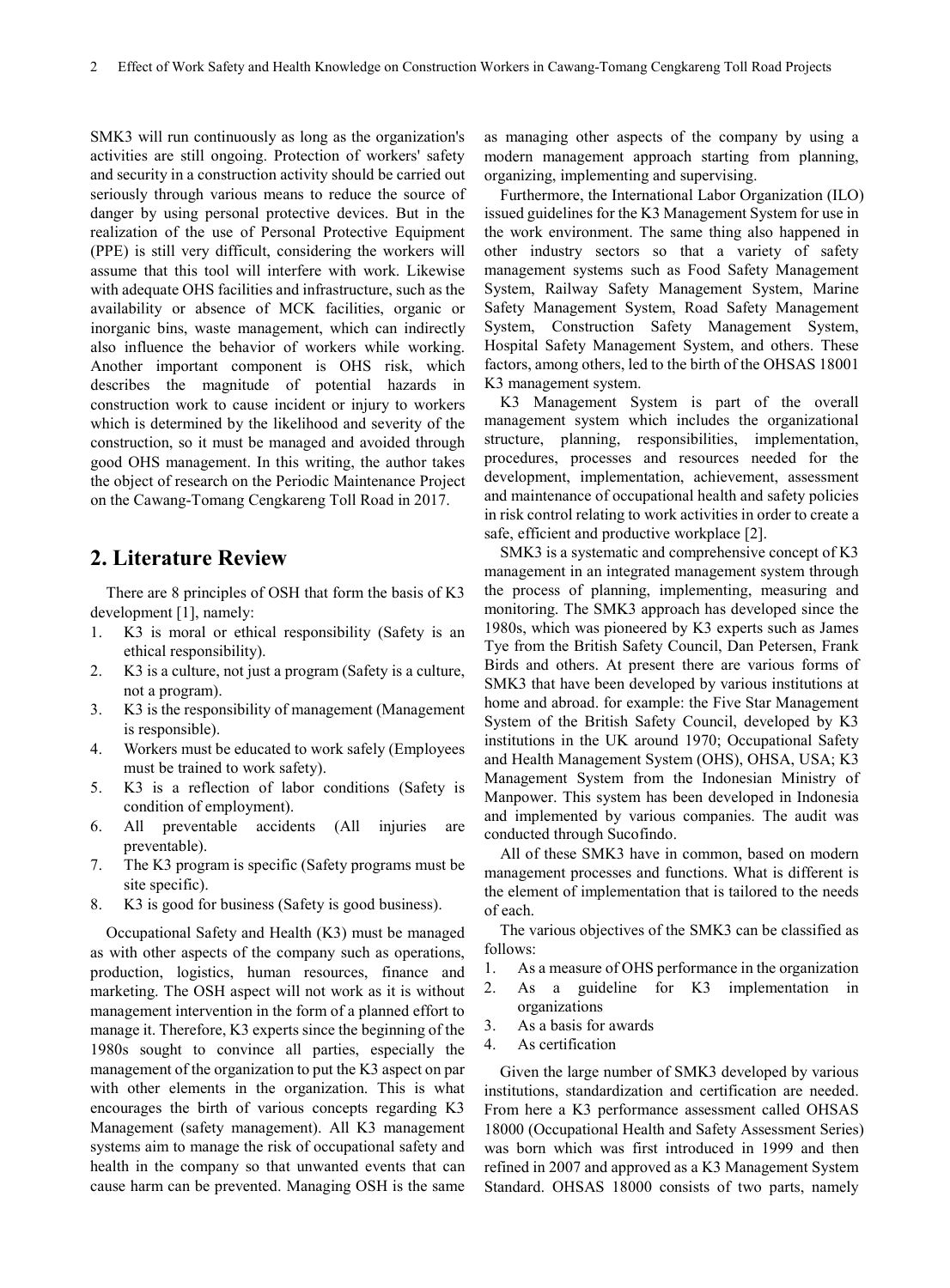OHSAS 18001 as a standard or requirement for SMK3, and OHSAS 18002 as a guide for its development and application.

Management systems are a set of interrelated elements to establish policies and objectives to achieve this goal [3]. SMK3 consists of two main elements, namely the management process and its implementation elements. The SMK3 process explains how the management system is run or moved. While elements are key components that are integrated with each other to form an integrated management system.

These elements include, inter alia, responsibilities, authority, relationships between functions, activities, processes, practices, procedures and resources. This element is used to determine OSH policy, planning, goals, and K3 programs. The SMK3 process uses the PDCA approach (Plan - Do - Check - Action), which starts from the planning, implementation, checking, and corrective actions. Thus, SMK3 will continue continuously as long as the organization's activities are still ongoing.

SMK3 starts with determining the OSH policy by top management as a manifestation of management's commitment to support the implementation of K3. The OSH policy was further developed in planning. Without good planning, the K3 process will get lost, inefficient, and ineffective. Fig.1 shows the Management Cycle.



**Figure 1.** Management Cycle

Understanding the concept of risk extensively, will be an important basis for understanding risk management concepts and techniques. Therefore, by studying various definitions of risk, it is expected that understanding the concept of risk will become clearer.

The aim of the K3 effort is to prevent accidents caused by hazards in the work environment. Therefore the development of SMK3 must be based on risk control in accordance with the nature and conditions of the existing hazards. Even extreme can be said that K3 is not needed if it is not a source of danger that must be managed. The presence of danger can result in accidents or incidents that affect humans, equipment, materials and the environment [4]. Risk describes the magnitude of potential hazards that can cause incidents or injuries to humans that are determined by the likelihood and severity produced. These hazards and risks must be managed and avoided through good OHS management [8].

To change the K3 culture can be done by changing the mindset of the workers. Change in mindset can be done from changing behavior. What is the relationship between mindset and behavior? Behavior is an action that can be observed or seen. Everything that is done by someone who can be seen, felt, and heard. Therefore, behavior can be measured so that it can be managed and improved. The overall management system will influence the behavior of workers. It is undeniable that the behavior that impacts the loss is unconscious behavior and occurs in a very fast time.

Why to change K3 culture needs to focus on behavior? From the results of the analysis of several incidents, it was concluded that 95% of work accidents directly related to behavior did not survive shortly before the occurrence of work accidents. Behavior can be observed and measured. Incidents occurs due to a combination of several behaviors. For example, from a scaffold structure, the toe board is removed to move some material. After the transfer of the material is complete, the toe board is not returned to its original place. A brick fell and struck a worker who was working under a scaffold and died. It only needs one of the behaviors - visible and measurable behavior is carried out safely to prevent accidents.

# **3. Methodology**

#### **3.1. Population**

Population is the whole of the object of research which can be in the form of humans, animals, plants, air, symptoms, values, events, attitudes of life, etc., so that these objects can be a source of research data [5].

Population is a generalization area consisting of objects / subjects that have certain quantity and characteristics determined by researchers to be studied and then drawn conclusions [6].

#### **3.2. Sampling**

Sampling technique is a technique for determining the number of samples used in the study.

Sampling technique is a sampling technique, which is a sampling technique that provides equal opportunities for each element or member of the population to be selected as a sample member.

While the type of sampling technique used in this study one of which is simple random sampling. Simple random sampling is the process of selecting a sample in a certain way in which there are all elements in the population that are defined as having equal, free, and balanced opportunities selected into the sample. Given the number of population known, the sample determination formula used is "simple random sampling", with the following formula:

$$
n = \frac{N}{1 + Ne2} \tag{1}
$$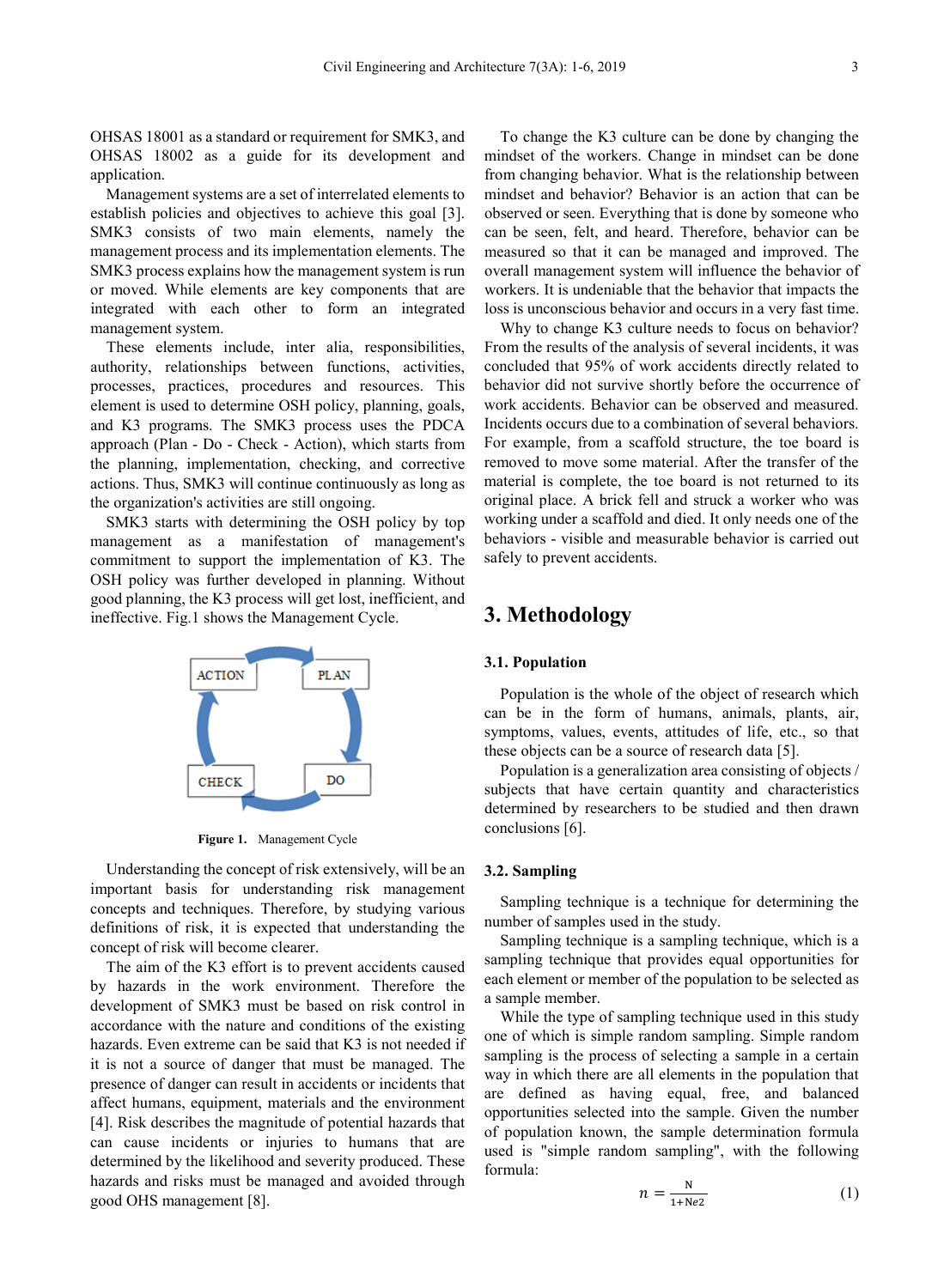Note:

 $n =$ sample size

 $N =$  population size

 $e =$  the level of error in reaching the member of the sample that was sampled (the error rate taken in this sampling is  $10\%$ )

#### **3.3. Validity Test**

Before processing data, the data collected through questionnaires were tested through data testing, namely validity and reliability testing. In order for the process of testing and processing data to be carried out quickly and accurately, data processing uses computer facilities, namely the SPSS program application.

Validity indicates the extent to which the measuring instrument measures what you want to measure, or the extent to which the measuring instrument is used on the target. The higher the validity of a test tool, the more it is about the target, or the more it shows what should be measured. This is done to find out which questions are valid and which are invalid [9][10].

"Items that have a positive correlation with criteria (total score) and high correlation, indicate that the item has a high validity as well. If the measuring instrument is <0.3 (invalid) and> 0.3 (valid) ". To test the validity of the item, the SPSS program is used.

Statistical testing follows criteria:

- 1. r count < critical r is invalid
- 2.  $r$  count  $\ge r$  critical then valid

#### **3.4. Test Reliability**

Reliability is an index that shows the extent to which a measuring device can be trusted or reliable. Based on this definition, reliability can be interpreted as a characteristic related to accuracy, accuracy and consistency [11][12].

This test is carried out on questions that are included in the valid category. Reliability testing used in this study is with internal consistency, which is done by testing the instrument once, then analyzed using a reliability calculation technique. The technique used to test the reliability of the questionnaire in this study is the split-half method of Spearman-Brown with the following steps:

- 1. Divide the question into two, namely odd and even items.
- 2. Scores for each question in each hemisphere are summed to produce two total scores for each respondent.
- 3. Correlate the total score of one with a total score of two with Sperman rank correlation.
- 4. Look for reliability for the whole question with the Spearman Brown formula.

The spearman brown formula is as follows:

$$
r_{xy} = \frac{2r_b}{1+r_b} \tag{2}
$$

Note:

 $ri$  = internal reliability of all instruments

rb = Spearman rank correlation between the first hemisphere and second.

Data processing uses computer facilities, namely the SPSS Version 20 program application.

#### **3.5. Methodological Approach**

The research approach used in this study is qualitative research which is a method that seeks to collect data that is appropriate to the actual situation, presents and analyzes it so that it can provide a clear enough picture of the object under study. Qualitative methods can be meaningful if the data obtained is more complete, more profound, and credible so that the research objectives are achieved. This method is appropriate to be used to examine the status of a group of people, the company as the object of research, which aims to make a systematic, factual and accurate description of the facts and the relationship between the phenomena investigated. Cengkareng in 2017. Workers' population in the Cawang-Tomang Cengkareng Toll Road Construction Project 137 people. In this study, the sampling technique was carried out by incidental sampling method. Questionnaire distribution techniques involved in toll road development projects to disseminate questionnaires, or distribute directly to construction workers on the project who are ready to work together and be used as data sources. The number of workers sampled was 137 people

To get the final goal of the research, the data needed are primary data and secondary data.

Primary data

That is data obtained from respondents by distributing questionnaires and or direct interviews with construction workers who are willing to be used as research samples. The primary data used is the results of questionnaire answers which are then made tabulation of respondents' answers.

2. Secondary data

Secondary data was obtained from PT. Hutama Karya such as general project data, RK3K Project, data on the number of workers, as well as literature and media related to the object under study.

#### **3.6. Variable Operational Definition**

Variables that are variable symptoms can be in the form of factors that affect other variables. Variables identified in the K3 knowledge relationship and the behavior of construction workers include: independent variables and dependent variables.

Independent variables are variables that affect other variables or variables called predictor variables. In this study as an independent variable is knowledge about K3 which consists of: Definition or Initiation of K3 (X1), K3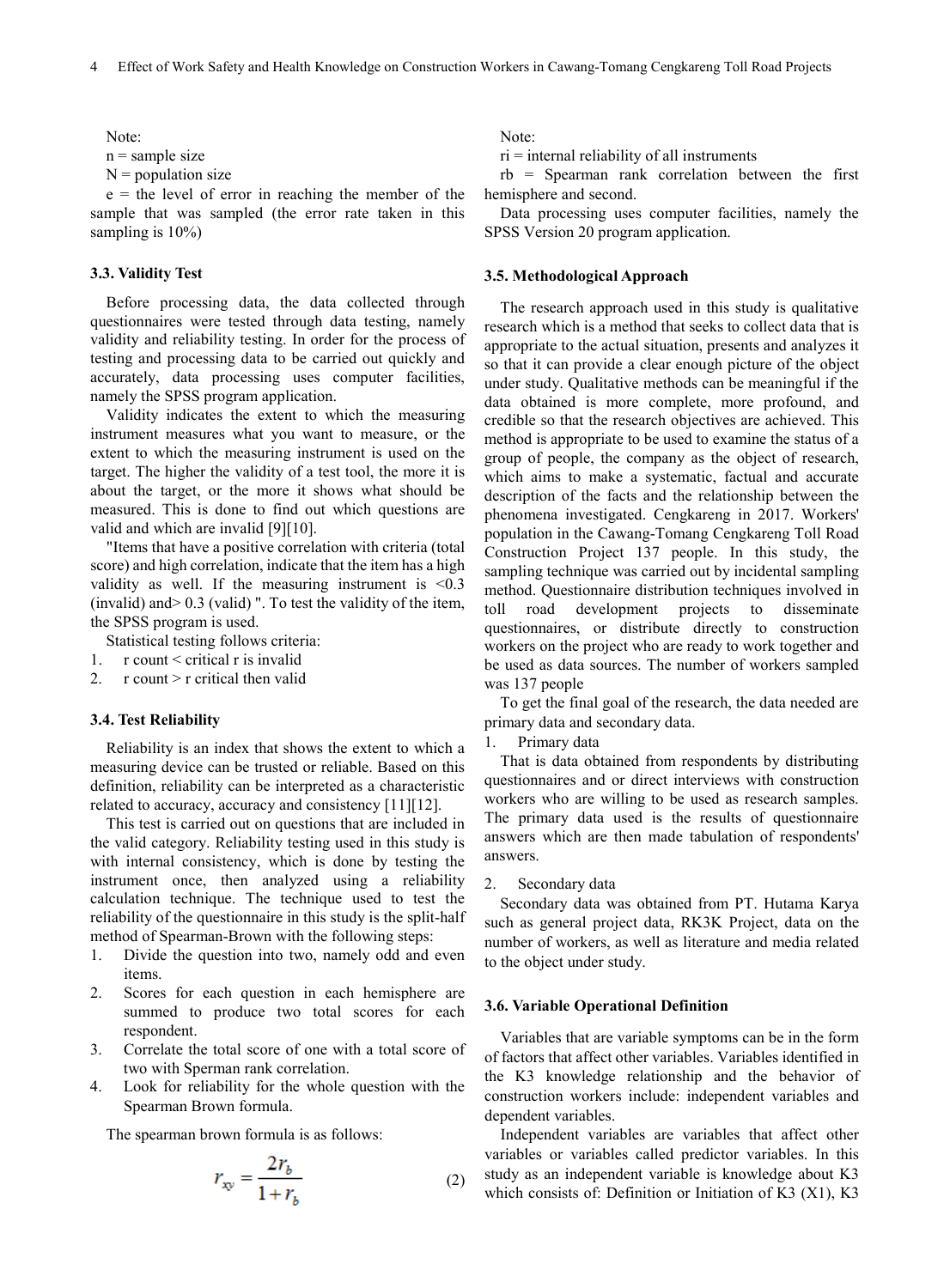Management System (X2), Self Protective Equipment Mechanism  $(X3)$ , K3 Facilities and Infrastructure  $(X4)$ , K3  $Risk (X5)$ .

Dependent variables are variables that are influenced by independent variables. The dependent variable in this study is Construction Worker Behavior (Y). In accordance with the purpose of writing, the variables to be tested are taken from the concept of variables that can influence the behavior of construction workers in the Toll Road Development Project. Variables that will be analyzed are divided into six groups, namely:

- a. Variable Construction Worker Behavior (Y).
- b. Variable Definition and Initiation of K3 (X1).
- c. K3 Management System Variables (X2).
- d. Variable Mechanism of Personal Protective Equipment (X3).
- e. K3 Facility and Infrastructure Variables (X4).
- f. Risk Variable K3 (X5).

In this study, the method used to collect data is as follows:

a. Secondary Data Collection

Collecting data on the number of workers involved, K3 Contract Plans, tool box meetings on toll road projects, print media relating to toll road projects, several references to research results and several other data related to Quality Control and Environmental K3 (PSMK3L).

b. Primary Data Collection

Primary data is collected by questionnaire distribution method where respondents will be asked to answer questions, which will then make a tabulation of respondents' assessments.

All variables used in this study were measured using a Likert Scale. In this case the author assumes that the Likert scale produces variable measurements in the Interval Scale. There are five measurement alternatives used, namely the Likert Scale type with a score:

- $5 = \text{Very Important}$
- $4 =$ Important
- $3 =$ Medium
- $2 = Not$  Important
- $1 = \text{Very Not Important}$

# **4. Result and Analysis**

Based on the table.1, there is a correlation or relationship between K3 Knowledge and Worker Behavior that is equal to  $0.262$  ( $> 0$ ). While the influence of the dependent variable on the independent variable, indicated by the coefficient of determination that has been adjusted that is equal to 0.033 (3.3%). This shows that only 3.3% of the contribution of influence is given K3 knowledge factors to the behavior of workers.

**Table 1.** Corelation & Determination Index

| <b>Regression Statisyics</b> |       |
|------------------------------|-------|
| Multiple R                   | 0.262 |
| R Square                     | 0.068 |
| Adjusted R Square            | 0,033 |
| <b>Standard Erros</b>        | 0.736 |
| Observatios                  | 137   |

Source: Excel Regression Analysis Data

From table.1 it can be seen that 3.30% of the diversity that occurs in the variable Worker Behavior can be predicted from a combination of variables Definition and Initiation, Management Systems, Personal Protective Equipment, Infrastructure, and Risk

While the rest is explained or influenced by other variables. The calculation method used to determine the results of the calculation of K3 Knowledge Effect on Construction Worker Behavior together is the Multiple Linear Regression Analysis method with the help of Microsoft Excel software programs and SPSS programs. The steps in this method are by calculating the constant and regression coefficients, Test-F, Test-t, determining the correlation coefficient and determination.

# **5. Conclusions**

From the research above it can be concluded that [7] [8]: The value of the Correlation Coefficient (r) is 0.262 and based on the interpretation of the correlation value coefficient is between 0.200 - 0.399, meaning that there is a low correlation or level of correlation between OSH Knowledge and Worker Behavior. While the value of the Determination Coefficient (adjusted r square) is 0.033, which means only 3.3% of the K3 Knowledge aspects that affect Construction Worker Behavior and the remaining 96.7% is influenced by other variables

Based on the results of the T-test calculation using the method of calculation of Multiple Linear Regression the value of t count  $\leq t$  table, there is no significant effect of K3 knowledge variables (Definition and Initiation, Management Systems, Personal Protective Equipment, Facilities and Infrastructure, Risk) jointly towards Construction Worker Behavior. on the Toll Road Development Project.

# **REFERENCES**

- [1] Ramli, Soehatman, "Sistem Manajemen Keselamatan & Kesehatan Kerja OHSAS 18001", Jakarta: Dian Rakyat, 2010, pp. 25
- [2] Keputusan Mentri Tenaga Kerja 05," Sistem Manajemen Keselamatan dan Kesehatan Kerja", Jakarta, 1996.